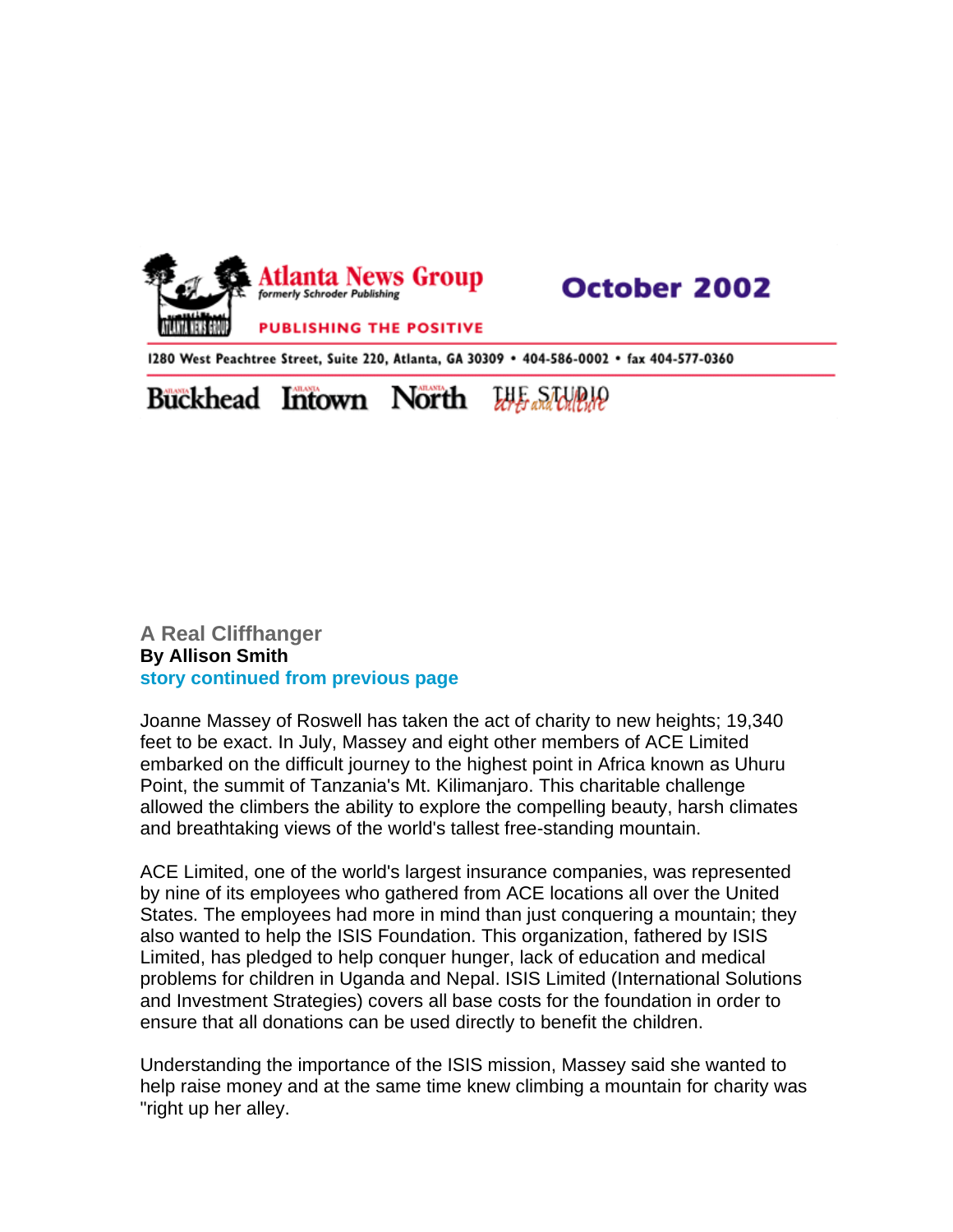"I was going to succeed, and that was all there was to it," she said.

Although making the 55-mile climb to the summit was challenging for the ACE team, Massey said raising the money was by far the most difficult task. She said she put her "heart and soul" into raising \$21,000, and did not stop hosting fundraising events such as garage sales until she reached her goal. As an example, a music night was held in Decatur, and patrons paid a \$10 cover charge to listen to a variety of local music.

After months of fund-raising, Massey was elated with the amount of money she was contributing to the charity. "I am thankful to all of the people who opened up their hearts and pocketbooks in order to donate to the cause," she said.

The ACE Foundation, ACE Limited's charitable trust, matched her \$21,000. The remainder of the group's efforts led to the grand total of more than \$300,000, a sum that will allow the ISIS Foundation to not only continue its services, but go further in its missions in Nepal and Uganda.

Inevitably, the next step preceding the climb was the necessary physical and mental preparation. Massey said exercise is a natural part of her daily routine. She ran, biked and hiked to maintain her strength. Coping with the altitude is a factor that is nearly impossible to master, or even prepare for, leading up to the climb, she said.

The eight-day challenge on Mt. Kilimanjaro was a strenuous task, but Massey said it was well worth the journey. Ascending through each of the mountain's five distinct climate zones, the group experienced rainforests, moorlands, heath, alpine desert and arctic regions. Each of the five zones occupies around 3,000 feet of the mountain's height.

Although 15,000 people attempt to make the journey to Mt. Kilimanjaro's summit each year, only half succeed, due to the harsh climates and dramatic changes in altitude. Altitude sickness is the main reason some climbers have to turn around and make their descent before reaching Uhuru Point.

Massey said some days were tougher and colder than others, but her thoughts kept drifting back to the ISIS Foundation's children and how she was giving them a chance at a better life. These moments are what she said propelled her to move forward and continue offering support to the other climbers, with whom she felt an instant bond.

Keeping up the team's morale was important throughout the journey. "Everyone was an integral part of the climb, so we found it necessary to stick together," Massey said.